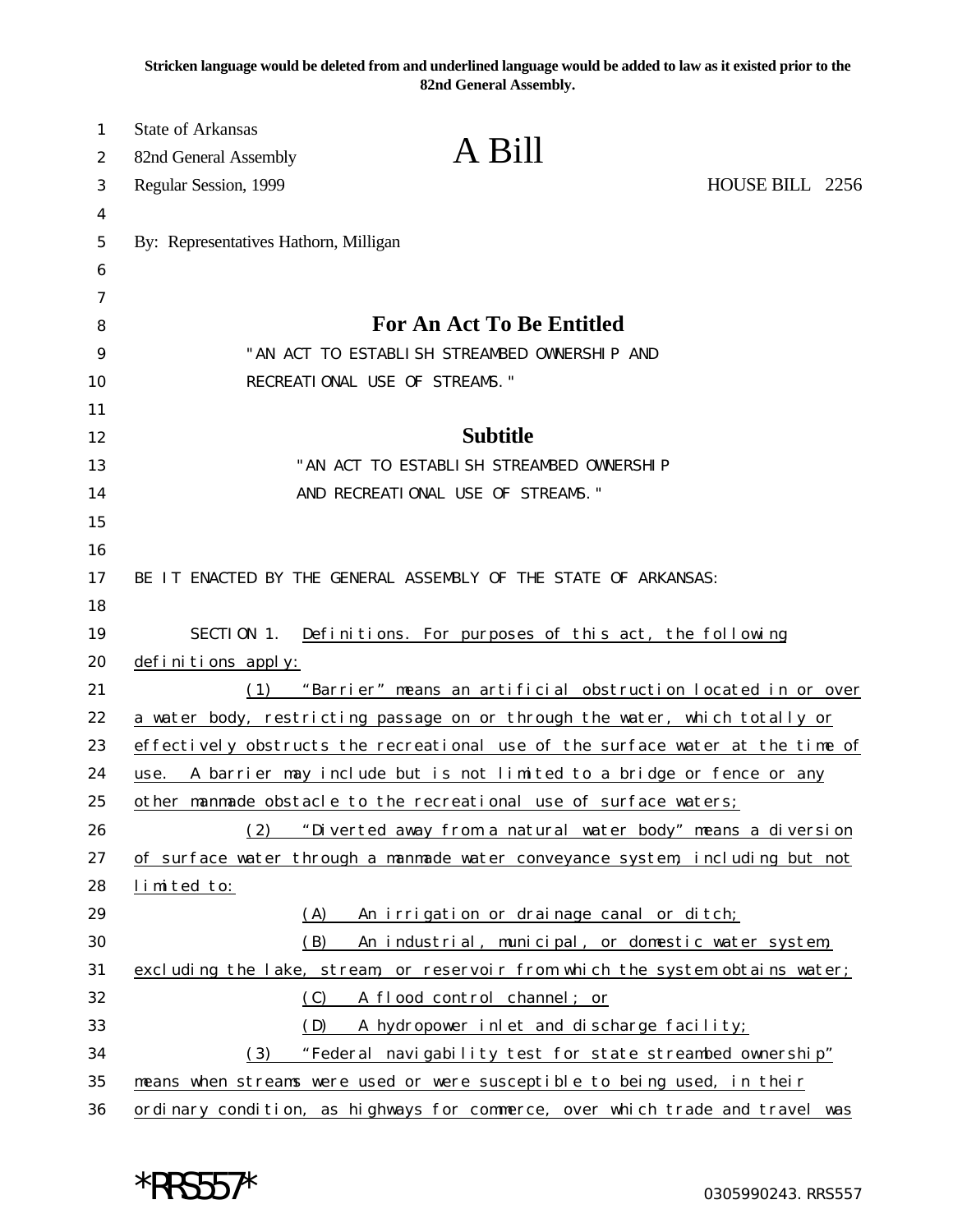| 1              | or could have been conducted in the customary modes of trade and travel on     |
|----------------|--------------------------------------------------------------------------------|
| $\overline{c}$ | water as of June 15, 1836;                                                     |
| 3              | (4) "Ordinary high-water mark" means the line that water                       |
| 4              | impresses on land by covering it for sufficient periods to cause physical      |
| 5              | characteristics that distinguish the area below the line from the area above   |
| 6              | it. Characteristics of the area below the line include, when appropriate, but  |
| 7              | are not limited to deprivation of the soil of substantially all terrestrial    |
| 8              | vegetation and destruction of its agricultural vegetative value. A flood       |
| 9              | plain adjacent to surface waters is not considered to lie within the surface   |
| 10             | waters' high-water marks;                                                      |
| 11             | "Recreational use" means with respect to surface waters<br>(5)                 |
| 12             | only: fishing, swimming, floating in small craft or other flotation devices,   |
| 13             | boating in motorized craft unless otherwise prohibited or regulated by law, or |
| 14             | craft propelled by oar or paddle, other water-related pleasure activities, and |
| 15             | related unavoidable or incidental uses;                                        |
| 16             | "Surface water" means, for the purpose of determining the<br>(6)               |
| 17             | public's access for recreational use, a natural water body, and its bed; and   |
| 18             | "Trade", "travel", and "commerce" mean commerce or modes of<br>(7)             |
| 19             | travel which were common in 1836 and do not include recreational uses.         |
| 20             |                                                                                |
| 21             | SECTION 2. Streambed ownership.                                                |
| 22             | Title or ownership of the surface waters, the beds, and the banks<br>(a)       |
| 23             | of any navigable or non-navigable streams shall not be affected by any         |
| 24             | recreational uses permitted under this chapter or under any decree of any      |
| 25             | court within this state related to public use for recreational purposes of any |
| 26             | such stream.                                                                   |
| 27             | Streambed ownership in this state shall be determined in<br>(b)                |
| 28             | accordance with the federal navigability test for state streambed ownership.   |
| 29             | (1)<br>The title to streambeds of all streams meeting the federal              |
| 30             | navigability test for state streambeds ownership on June 15, 1836 is vested in |
| 31             | the state.                                                                     |
| 32             | The title to streambeds of all streams not meeting the<br>(2)                  |
| 33             | federal navigability test for state streambed ownership on June 15, 1836 is    |
| 34             | vested in the adjoining landowners.                                            |
| 35             | Clear and convincing proof shall be required of the party having<br>(c)        |
| 36             | the burden of proof on the issue of federal navigability for state streambed   |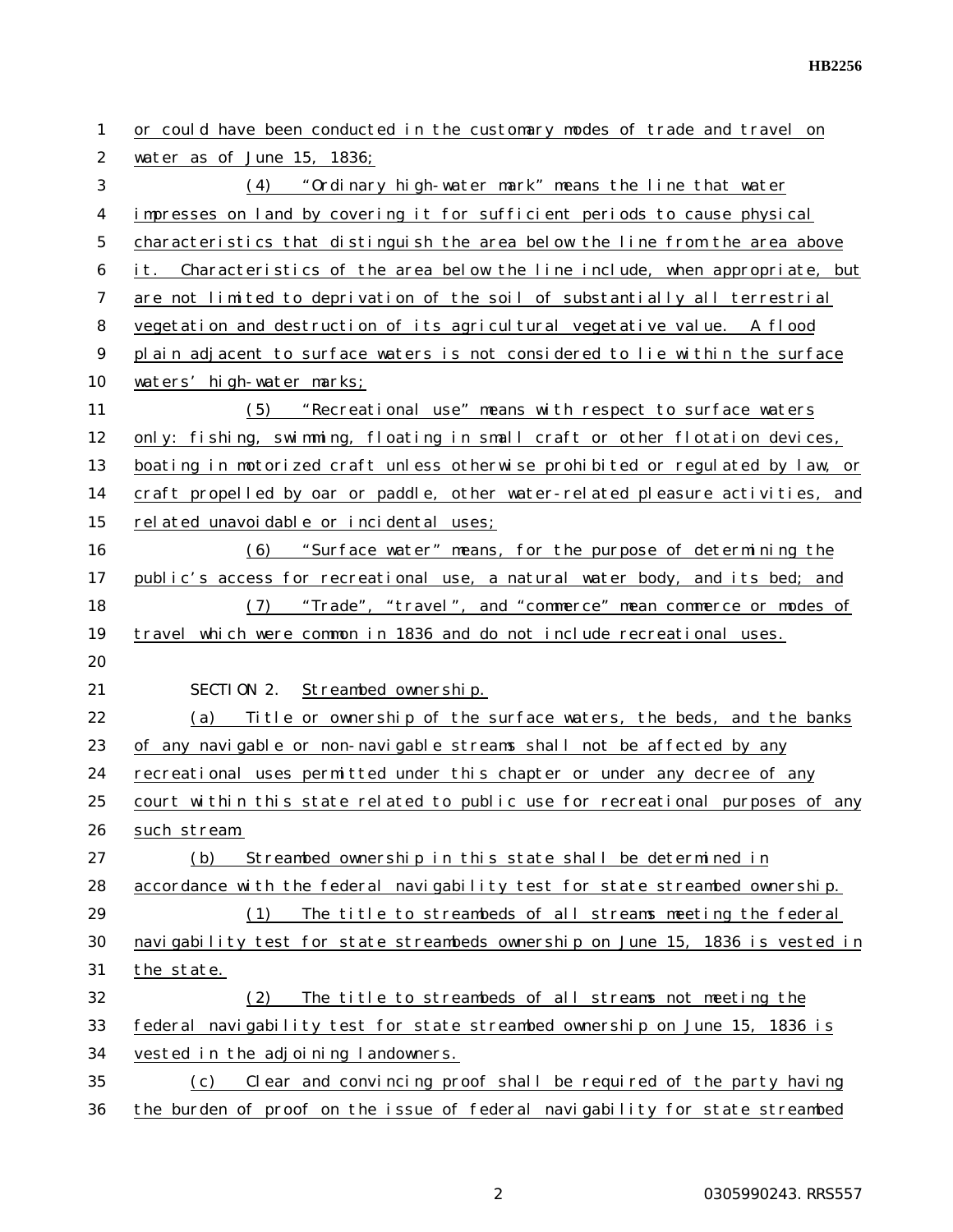| 1              | ownership.                                                                   |
|----------------|------------------------------------------------------------------------------|
| $\overline{2}$ |                                                                              |
| 3              | SECTION 3.<br>Recreational use permitted - limitations - exceptions.         |
| 4              | Except as provided in subsections (b) and (c), only surface waters<br>(a)    |
| 5              | that were regularly used for recreational use prior to the effective date of |
| 6              | this act may be so used by the public without regard to the ownership of the |
| 7              | land underlying the waters.                                                  |
| 8              | The right of the public to make recreational use of surface waters<br>(b)    |
| 9              | in streams where title to the streambed is not owned by the state does not   |
| 10             | include, without permission or contractual arrangement with the landowner or |
| 11             | landowners:                                                                  |
| 12             | The operation of all-terrain vehicles or other motorized<br>(1)              |
| 13             | vehicles not primarily designed for operation upon the water;                |
| 14             | The recreational use of surface waters in a stock pond or<br>(2)             |
| 15             | other private impoundment fed by an intermittently flowing natural           |
| 16             | watercourse;                                                                 |
| 17             | The recreational use of waters while diverted away from a<br>(3)             |
| 18             | natural water body for beneficial use, except for impoundments or diverted   |
| 19             | waters to which the owner has provided public access;                        |
| 20             | (4)<br>Overnight camping;                                                    |
| 21             | (5)<br>The placement or creation of any permanent duck blind, boat           |
| 22             | moorage, or any seasonal or other objects;                                   |
| 23             | Use of a streambed as a right-of-way for any purpose when<br>(6)             |
| 24             | water is not flowing therein; or                                             |
| 25             | Other activities which are not primarily water-related<br>(7)                |
| 26             | pleasure activities as defined in Section 1, subsection (5).                 |
| 27             | The right of the public to make recreational use of surface waters<br>(c)    |
| 28             | does not grant any easement or right to the public to enter onto or cross    |
| 29             | private property in order to use such waters for recreational purposes.      |
| 30             | Except as provided in section $4(b)$ , this act does not grant any<br>(d)    |
| 31             | right of use beyond the ordinary high water mark.                            |
| 32             | Hunting from boats shall not be considered a recreational use for<br>(e)     |
| 33             | purposes of this act.                                                        |
| 34             | This act is supplemental to and does not repeal any law of this<br>(f)       |
| 35             | state pertaining to the posting of inundated lands.                          |
| 36             |                                                                              |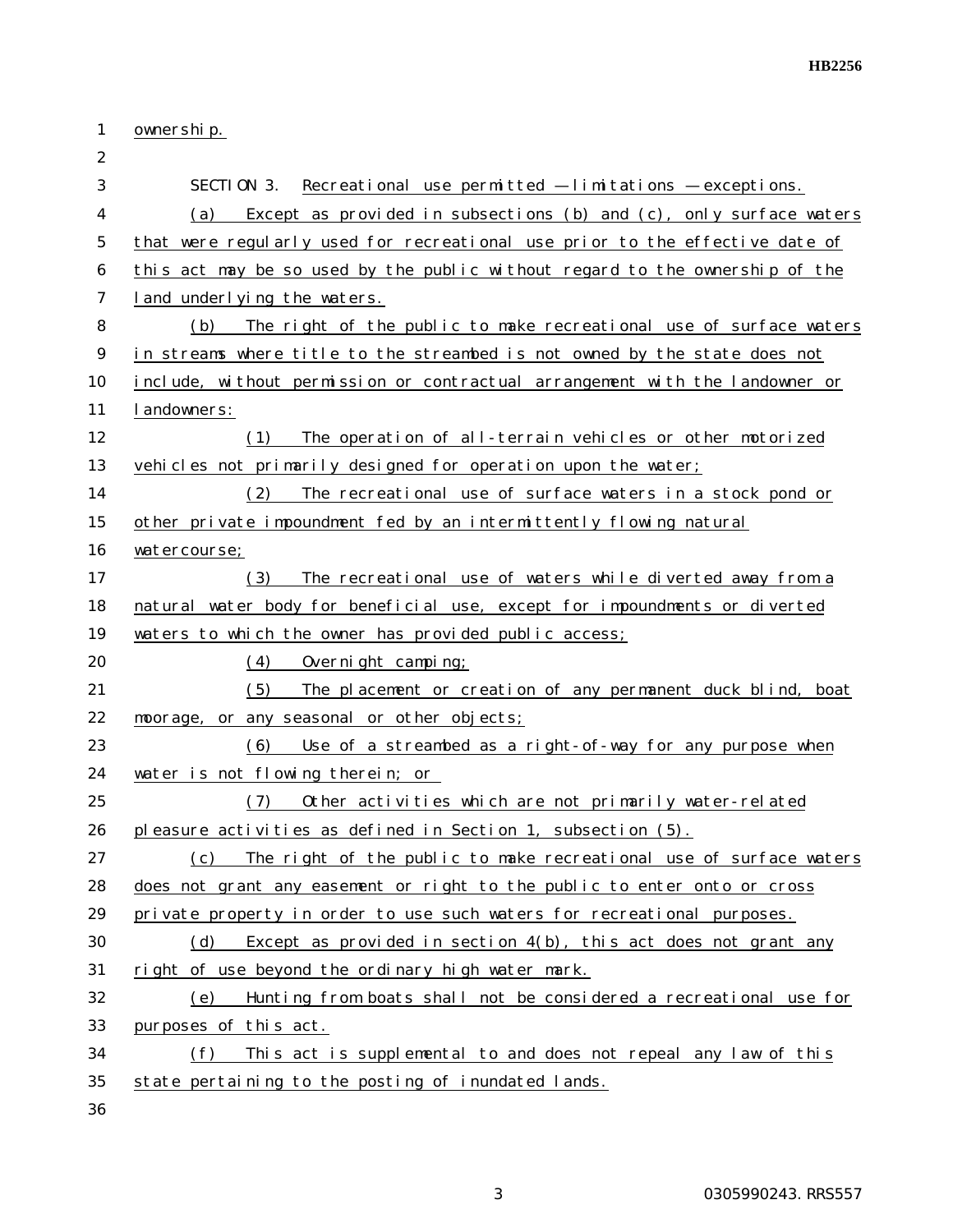| 1              | SECTION 4.<br>Right to portage.                                                |
|----------------|--------------------------------------------------------------------------------|
| $\overline{2}$ | (a) A landowner may erect reasonable barriers across streams for               |
| 3              | purposes of land or water management or to establish land ownership as         |
| 4              | otherwise provided by law. If a landowner erects a structure which does not    |
| 5              | interfere with the public's use of the surface waters, the public may not go   |
| 6              | above the ordinary high-water mark to portage around the structure. Portaging  |
| 7              | boaters shall be liable for damage to the landowner's barriers and damages     |
| 8              | resulting from the failure to close a gate.                                    |
| 9              | (b) If a landowner erects a barrier which interferes with the public's         |
| 10             | use of surface waters, a member of the public making recreational use of       |
| 11             | surface waters may, above the ordinary high-water mark, portage around         |
| 12             | barriers in the least intrusive manner possible, avoiding damage to the        |
| 13             | landowner's land and violation of his rights. Portaging boaters shall be       |
| 14             | liable for damage to the landowner's barriers and damages resulting from the   |
| 15             | failure to close a gate.                                                       |
| 16             | (c) Landowners who erect barriers across streams must provide                  |
| 17             | reasonable portage routes.                                                     |
| 18             |                                                                                |
|                |                                                                                |
| 19             | SECTION 5.<br>Restriction on liability of landowner.                           |
| 20             | (a) A person who makes recreational use of surface waters flowing over         |
| 21             | or though land in the possession or under the control of another, or land      |
| 22             | while portaging around or over barriers or while portaging or using portage    |
| 23             | routes, is owed no duty by a landowner, his agent, or his tenant other than    |
| 24             | that provided in subsection (b).                                               |
| 25             | (b)<br>A landowner, his agent, or tenant is liable to a person making          |
| 26             | recreational use of waters or land described in subsection (a) only for an act |
| 27             | or omission that constitutes willful or wanton misconduct.                     |
| 28             |                                                                                |
| 29             | SECTION 6.<br>Prescriptive easement not acquired by recreational use of        |
| 30             | surface waters.                                                                |
| 31             | A prescriptive easement cannot hereafter be acquired through<br>(a)            |
| 32             | recreational use of surface waters, including:                                 |
| 33             | (1)<br>The streambeds underlying them;                                         |
| 34             | The banks up to the ordinary high-water mark; or<br>(2)                        |
| 35             | (3)<br>Any portage over and around barriers.                                   |